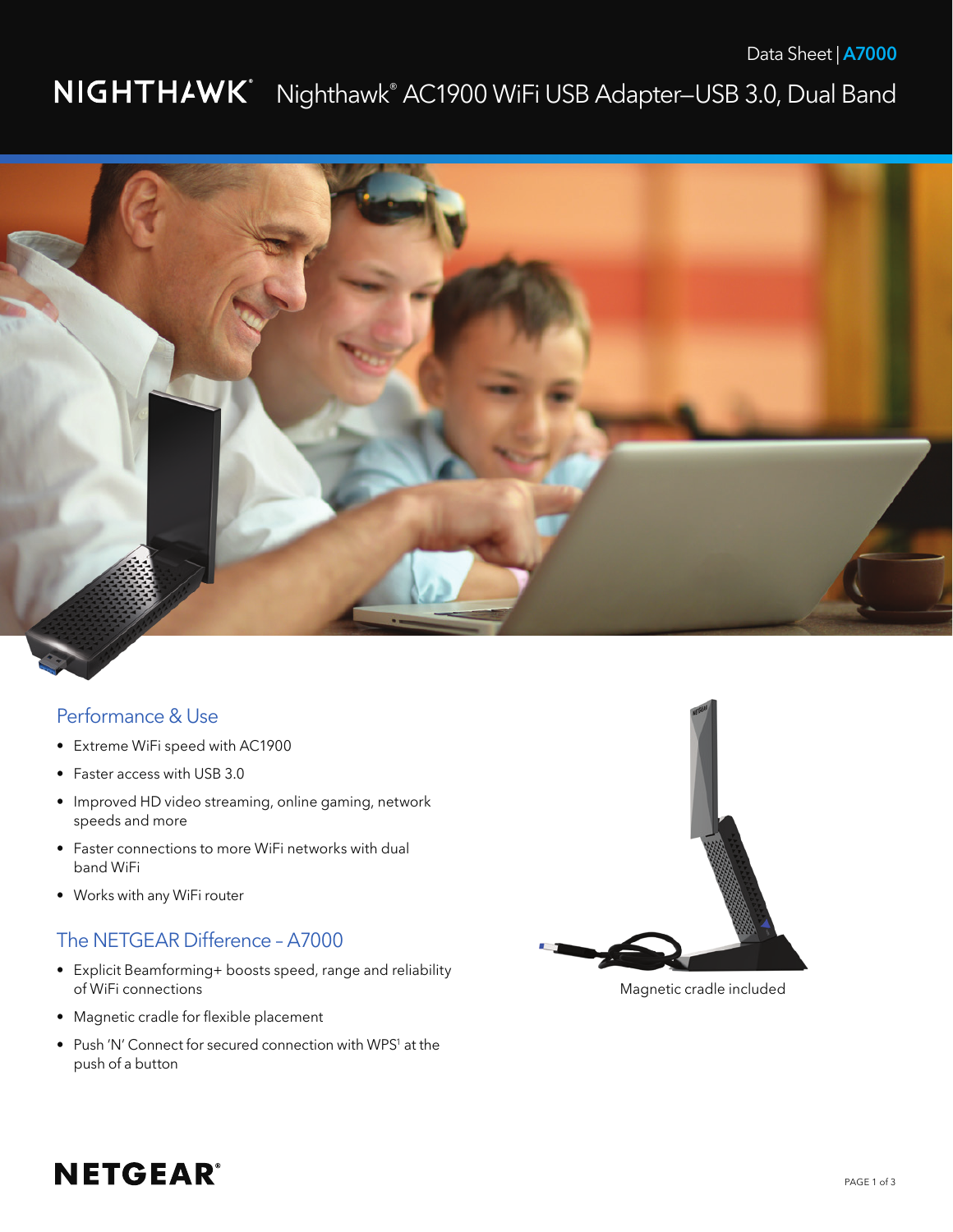# NIGHTHAWK®

# Nighthawk® AC1900 WiFi USB Adapter—USB 3.0, Dual Band

### Speed

USB 3.0 provides faster access, while extreme download speeds of up to 600/1300Mbps† enable applications like multiple HD video streaming. 11ac WiFi with dual band technology provides whole home coverage and everything you need for a fast, fast connected home.

### **WiFi Range**

The NETGEAR Nighthawk AC1900 WiFi USB Adapter boosts WiFi connectivity throughout your medium to large home for all your Internetenabled devices.

### **Reliable Connections**

Stay connected—with your devices, your media, and your friends. Dual band WiFi provides two separate WiFi networks—2.4GHz for legacy devices and 5GHz which is less interference-prone for media streaming.



EXTREME-WIFI-600/1300Mbps speeds<sup>t</sup>



**N** EXTENSIVE RANGE–WiFi coverage throughout your medium to large home



(((\*)) INTERNAL ANTENNAS–Four (4) high-gain antennas for improved performance

(a) (a) DUAL BAND–Reduces interference for better connections to more WiFi devices



 BEAMFORMING+—Boosts speed, reliability, & range of WiFi connections for 2.4 & 5GHz



 $\overline{USB3.0}$  USB 3.0-Faster access with USB 3.0

### **Ease Of Use**

Use Push 'N' Connect to add devices to your home network with a push of a button.



COMPATIBLE–Works with 802.11 a/b/g/n and ac WiFi routers



 MAGNETIC CRADLE—Easy mount on metal surface, allows flexible



placement in and around the computer



PUSH 'N' CONNECT - Easy push button WiFi connections (WPS)<sup>1</sup>

 Emailing, chatting, surfing, music and video streaming

#### **Ideal Uses**

With the Nighthawk AC1900 WiFi USB Adapter, connect a laptop computer to an 11ac home network for applications such as lag-free multiple HD streaming, multi-player online gaming, ultrafast, reliable connection to the Internet and a secure wireless connection.



Online gaming